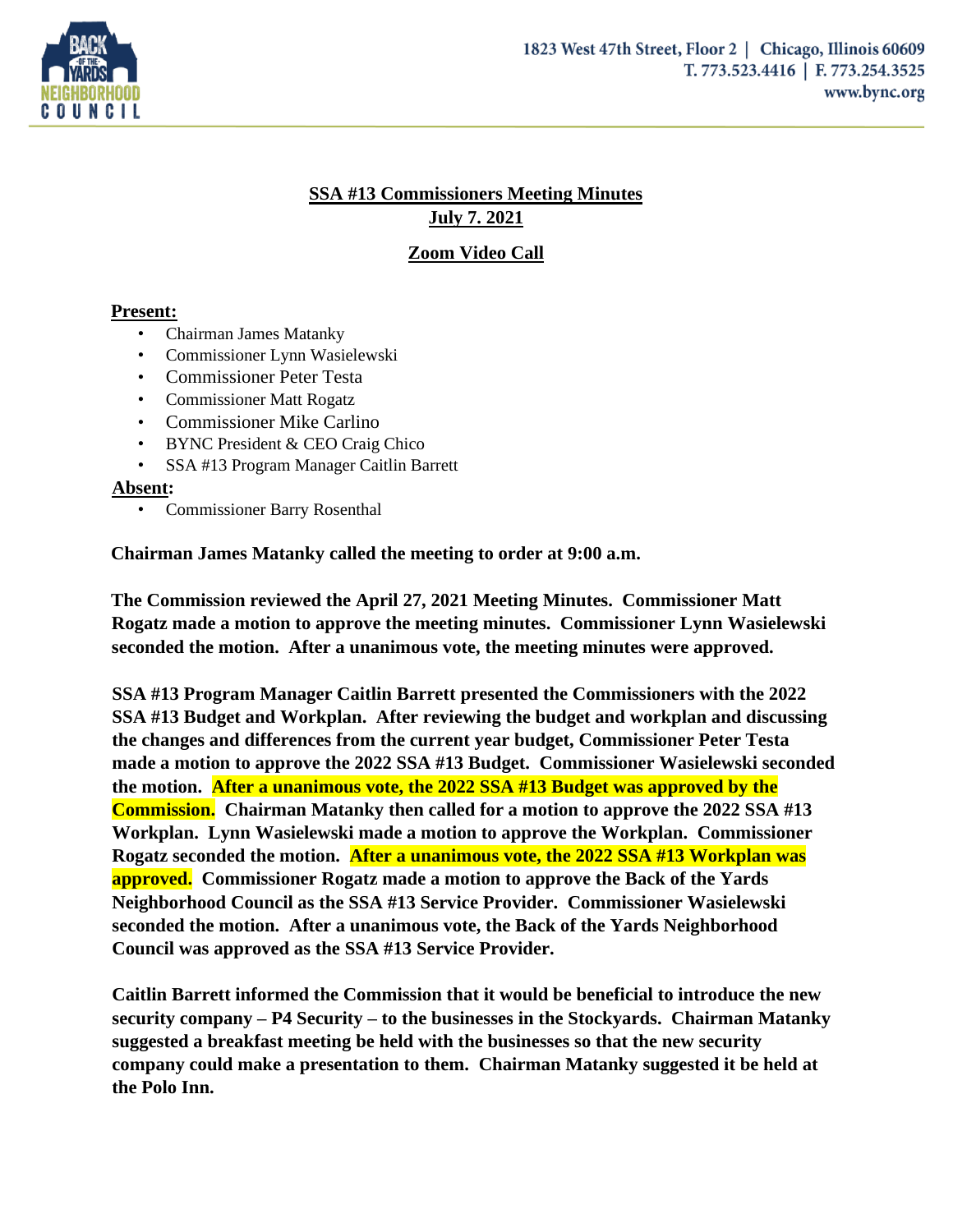

**Caitlin Barrett asked the Commissioners to determine a date and time for the Stamp-Eat event to be held. After discussing dates and locations, the Commission decided on the Stockyards Garage as the location and September 30 for the date.** 

**Caitlin Barrett presented photos of the new plants in the SSA's planters to show the bloom of the flowers as the season has progressed. She also presented photos of the SSA's current hanging baskets on Pershing Road as well as the proposed replacement baskets which will be larger, bigger, and hang lower on the light poles in order to provide more visibility. The baskets will also now be doubled with new brackets being fabricated to hold two baskets per pole.** 

**BYNC President Craig Chico explained to the Commission that the switch to the SSA's new security company P4 has been smooth. Mr. Chico also explained that Securitas has avoided and missed meetings with himself and Ms. Barrett to discuss the amount owed to the SSA in a credit for missed shifts. He said that until the matter of the SSA's credit with Securitas for missed shifts is resolved, the SSA will not have paid its final bill with them.** 

**Commissioner Matt Rogatz made a motion to adjourn. Commissioner Wasielewski seconded the motion. After a unanimous vote, the meeting was adjourned at 9:39 a.m.**

**Next Meeting: September 30, 2021**

**Back of the Yards Neighborhood Council, in compliance with the Illinois Open Meetings Act.**